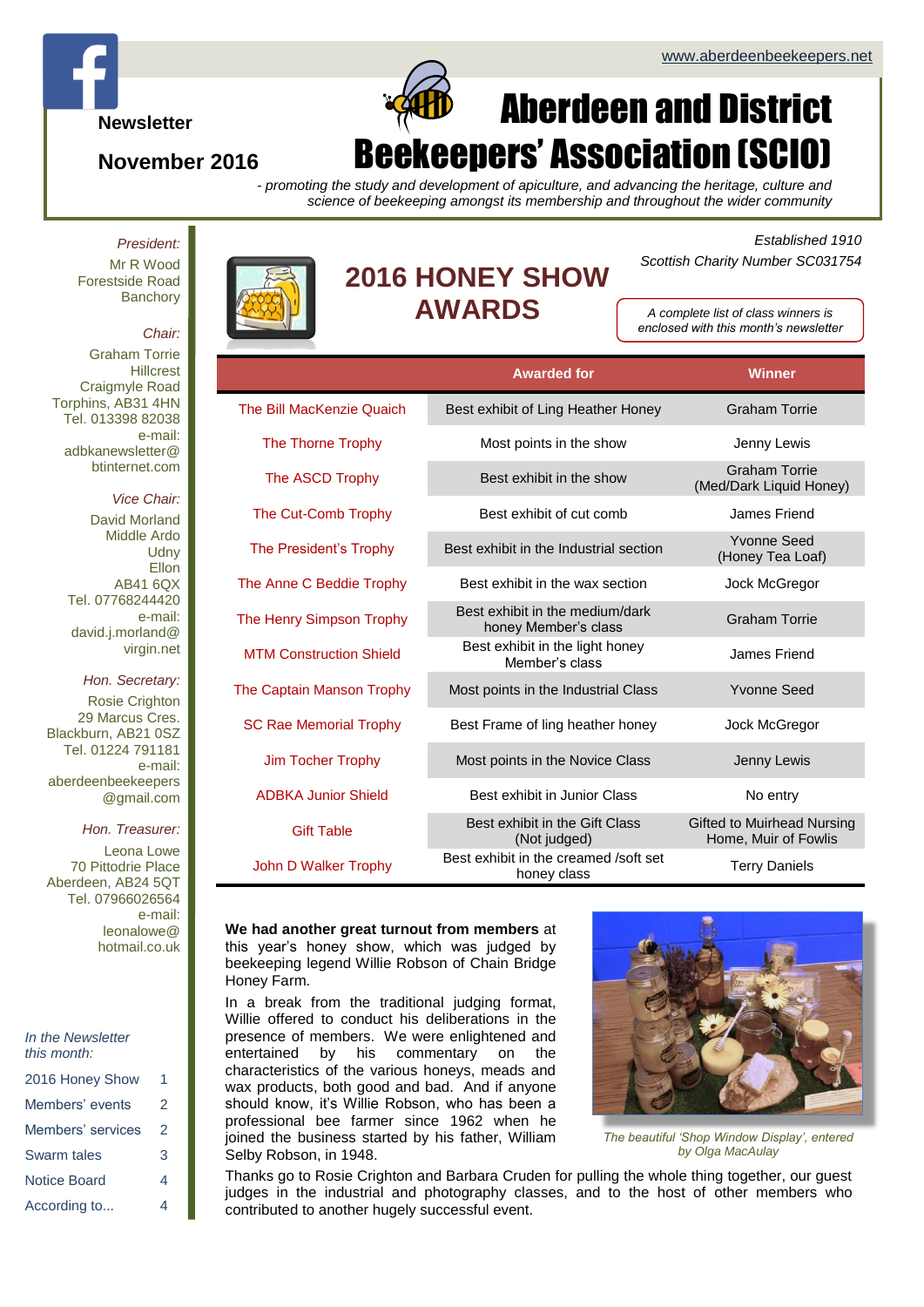# Page 2 of 4 **ADBKA Newsletter**

Members' Events **Members' Events**



Kingswells Village Hall, Kingswells, Aberdeen AB21 0SS

*This is the last members' event of 2016. As with previous years, this evening will be organised along the lines of an "American Supper". Members are invited to bring along some food and drink which will be laid out for all to share.*

*Come along and join us for a blether, a bite to eat, and a thrilling Bee...tle Drive!*

**CONGRATULATIONS** to the following ADBKA members who have recently passed Scottish Beekeepers' Association modular exams:

Philip Barlow, David Morland, Helen Gooday, Ian Mackley, Malcolm Watson, Rosie Crighton and Kitta Potgieter In addition, Malcolm Watson has been awarded the Intermediate Module Certificate for successfully completing four modules.

If you want to find out what it's all about, go to [https://www.scottishbeekeepers.org.uk/learn/exams-dates](https://www.scottishbeekeepers.org.uk/learn/exams-dates-fees/modules)[fees/modules](https://www.scottishbeekeepers.org.uk/learn/exams-dates-fees/modules)

## **BEEKEEPING SUPPLIES AND FREE EQUIPMENT LOAN FOR ADBKA MEMBERS ACROSS THE NORTH EAST**

Honey extractors; Mini-melters; Heather honey press; Wax extractor; Wax foundation press Contact: Sandy Gordon 01224 484540 **DANESTONE AB22 8AJ**

Heated uncapping tray; Electric uncapping knife; Heather honey press; Wax melter; Universal lightweight 9 frame radial extractor

Contact: Joan Gilbert-Stevens 019755 81369 [craigmill@btinternet.com](mailto:craigmill@btinternet.com)

**MUIR OF FOWLIS AB33 8NX**

Heated uncapping tray; Electric uncapping knife; Heather honey press; Wax melter; Unimel stainless steel 3 frame tangential extractor

> Contact: Erling Watt 074294 54572 [watterlingg@aol.com](mailto:watterlingg@aol.com)

## **LONGSIDE AB42 4XQ**

Combimel stainless steel radial 9 frame extractor; Heated uncapping tray; Electric uncapping knife; Refractometer; Candle-making kit

> Contact: Graham Torrie 013398 82038 [adbkanewsletter@btinternet.com](mailto:adbkanewsletter@btinternet.com) **CRATHES AB31 5QJ**

## **DISCOUNTED SUPPLIES**

*- contact Erling, Joan or Graham*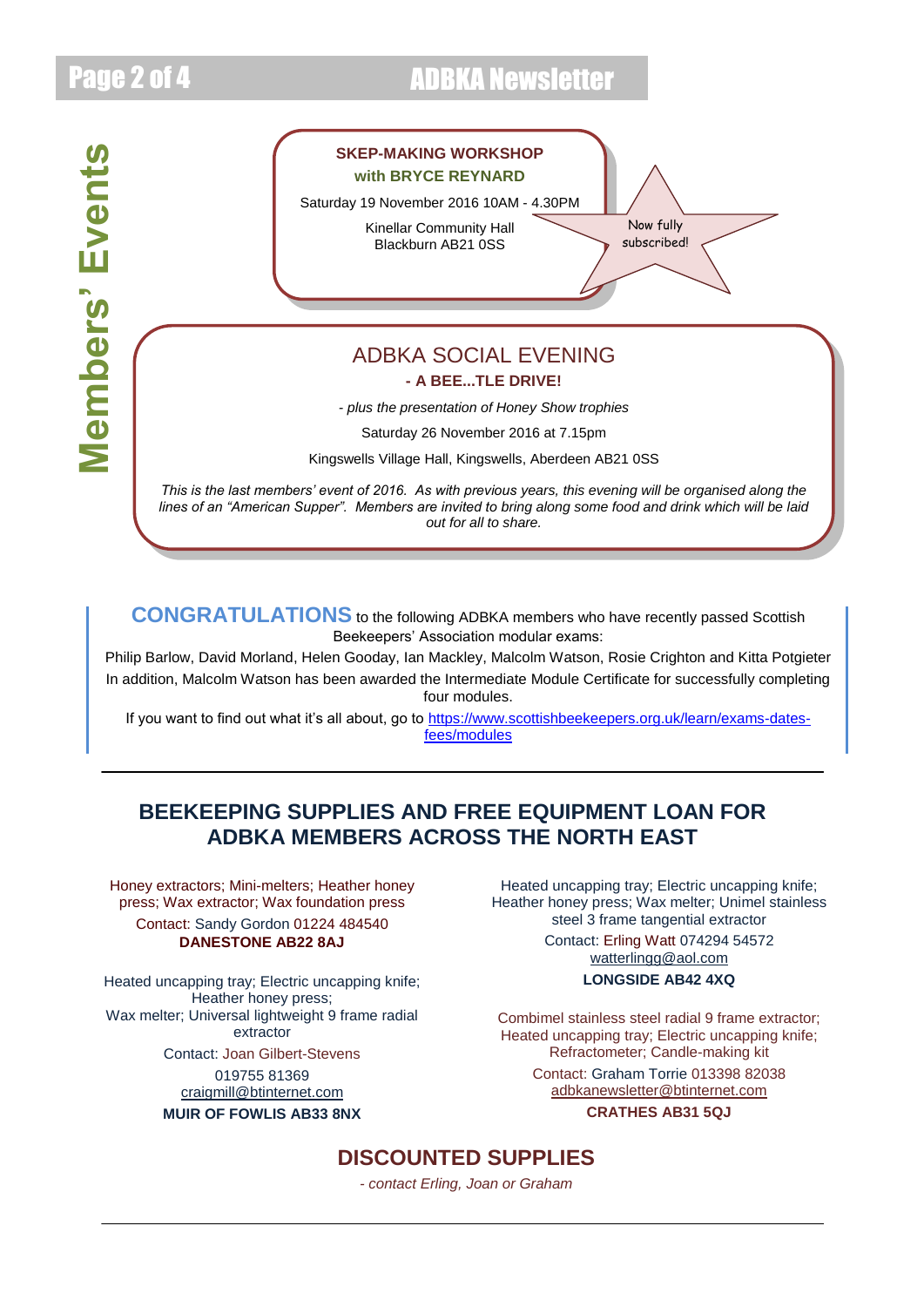## **THE ONES THAT GOT AWAY**

Following on from our recent article on swarm collection I thought it may be interesting to some of the readers to recount some of the honey bee swarms we were not able to recover.

We had responded to numerous calls from members of the public, local schools and businesses all of which were being invaded by swarms of millions of bees, which turned out to be bumble bees, wasps, mason bees and in one case to a homeowner who wanted me to repair their property where bees had entered many years previously and now had long since departed. To effectively screen the calls and therefore respond to the most likely honey bee swarms we decided we must compile a list of 'sensible' questions to ask the homeowner before we even decided to respond and load the car with tools and equipment.

Armed with our list of questions we received our first call from a local senior Gent. He called to say a swarm of bees had settled in his garden and he had called the council who in turn had advised him to give us a call. To eliminate small clusters of ten bumble and mason bees I asked my first prepared question; 'How many bees are there'. There was a long pause on the phone and then he said 'Well I dinna stan there A day and coont them; Ye ken' (Well I don't stand there all day and count them; you know). These were mason bees that had settled below a concrete step.

The next call we received sounded like it would warrant further investigation. I asked the elderly gent if I could have his house number and postcode for my SatNay; the gent gave me the details I requested and followed up with a long list of directions and a description of his property because as he said 'SatNav is fine but you still need to ken (Know) how to get here'. These were a nest of bumble bees.

We received a call from a concerned couple in Torry who had bees entering a vent below their property. I asked them 'What do the bees look like' to which there was a long pause and then they said' Well they have one body, two eyes, two wings and are fleeing aboot here' (flying about here). These were bumble bees.

I decided most people have the internet and digital cameras so in future I'd ask the caller to send a picture of the 'invading' bees. I received a call from a lady who when walking along riverside drive in Aberdeen came across a swarm on a flight of steps. I asked her to send a picture to my e-mail and she sent me a cluster of about thirty

honey bees clustered together on a step. I guessed they were a cast from a passing swarm as we had something similar in our garden.

The final call of the swarming season we received was from the Abbot Bar, Provost Watt drive, Kincorth in Aberdeen; which we received on Wednesday the 7<sup>th</sup> of September. We were particularly excited about this swarm because it must have been one of the last swarms in Aberdeen and according to the caller they had settled on the sign of the bar. I immediately thought this would make an excellent picture and had various lines of thought regarding a caption in mind and who knows, we may have been rewarded with liquid refreshment for our efforts? We arrived at 3:00 p.m. expecting to find the bar in chaos with the patrons long gone; to our surprise the bar was full and peaceful with the residents deep in contemplation whilst staring into their glass of amber nectar.



*A swarm in a teacup?*

When we walked in with our bee suits and beekeeping equipment we caused quite a stir; one patron looked up from his beer and asked 'are we under nuclear attack?' The swarm was indeed on the bar sign outside but unfortunately had left minutes before we arrived and when we inspected the sign there was only a few straggling honey bees milling about.

We'll refine our list of 'sensible' questions in preparation for next year's swarming season.

*Olya & Lindsey Macaulay*



*Koompassia excelsa* with Giant Honey Bee nests

The Guardian website features the story of the Malaysian honey hunters who climb 289ft-high *Koompassia excelsa* trees to harvest the honey of the Giant Honey Bee, *Apis dorsata*. With the bees playing a role in pollinating up to 70% of the plants in the rainforest where they live, the traditional methods used by the hunters ensure that the population is sustained.

See some stunning pictures and read about the exploits of the Malaysian honey hunters at:

[https://www.theguardian.com/global-development-professionals](https://www.theguardian.com/global-development-professionals-network/gallery/2016/oct/21/malaysia-honey-hunters-in-pictures-rainforest)[network/gallery/2016/oct/21/malaysia-honey-hunters-in-pictures](https://www.theguardian.com/global-development-professionals-network/gallery/2016/oct/21/malaysia-honey-hunters-in-pictures-rainforest)[rainforest](https://www.theguardian.com/global-development-professionals-network/gallery/2016/oct/21/malaysia-honey-hunters-in-pictures-rainforest)

*Thanks to Ian Mackley for this item.*